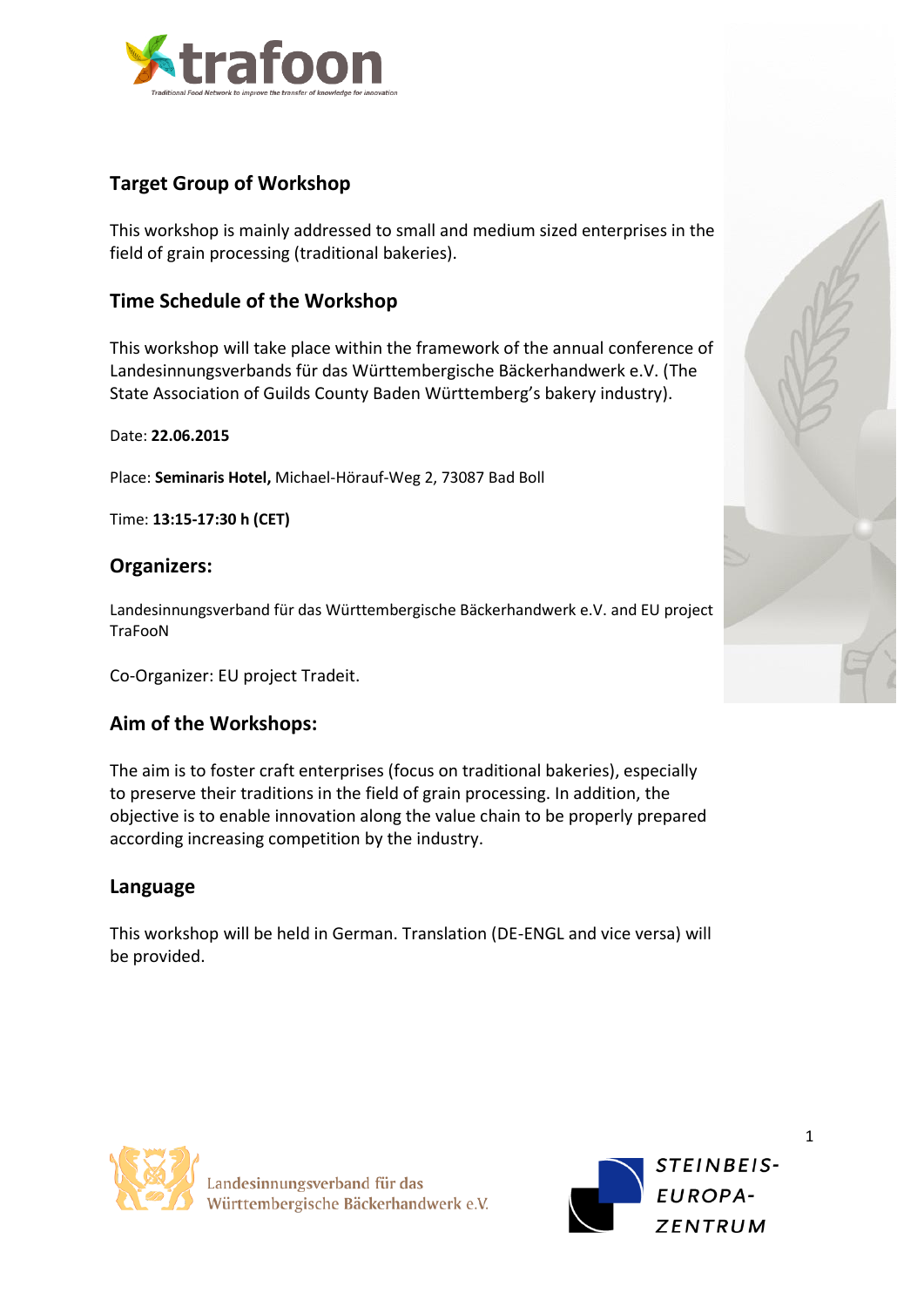

# **AGENDA**

## **Tradition and Innovation in the baking sector**

- 13:15 Uhr Welcoming speech of the organizers and launch towards the afternoon topics by *Andreas Kofler, CEO of Landesinnungsverband für das Württembergische Bäckerhandwerk e.V. and Hartmut Welck, Steinbeis-Europa-Zentrum, Senior Project Manager*
- 13:20 Uhr Latest trends in baking industry on European level, *Hartmut Welck, Steinbeis-Europa-Zentrum (Representative of TraFooN) Dr. Karsten Schmidt, Institut for Grain, Potsdam (Representative for Tradeit*
- 13:35 Uhr Tradition and Innovation in baking industry Inconsistent or future-oriented? *Prof. Michael Kleinert, Zurich University of Applied Sciences*

**Part I – Product innovations in traditional baking crafts industry – Do vegan and gluten-free products provide any market opportunities?**

*Presentations and interviews about vegan and gluten-free products including the motivation behind* 

- 14:20 Uhr Introduction in and moderation of the workshop, *Andreas Kofler, CEO of Landesinnungsverband für das Württembergische Bäckerhandwerk e.V.*
- 14:25 Uhr Presentation of Königsbäck bakery, *Aurelio Ingrassia*, *owner*
- 14:45 Uhr Presentation of Böcker Sauerteig, *Markus Brandt*
- 14:55 Uhr Presentation of the Dutch oat chain, *Dr. Luud Gilissen, University of Wageningen*
- 15:10 Uhr Vegan baking more than just a trend? *Hubert Berger,* CEO of Vollkornbäckerei Berger GmbH
- 15:30 Uhr Coffee Break